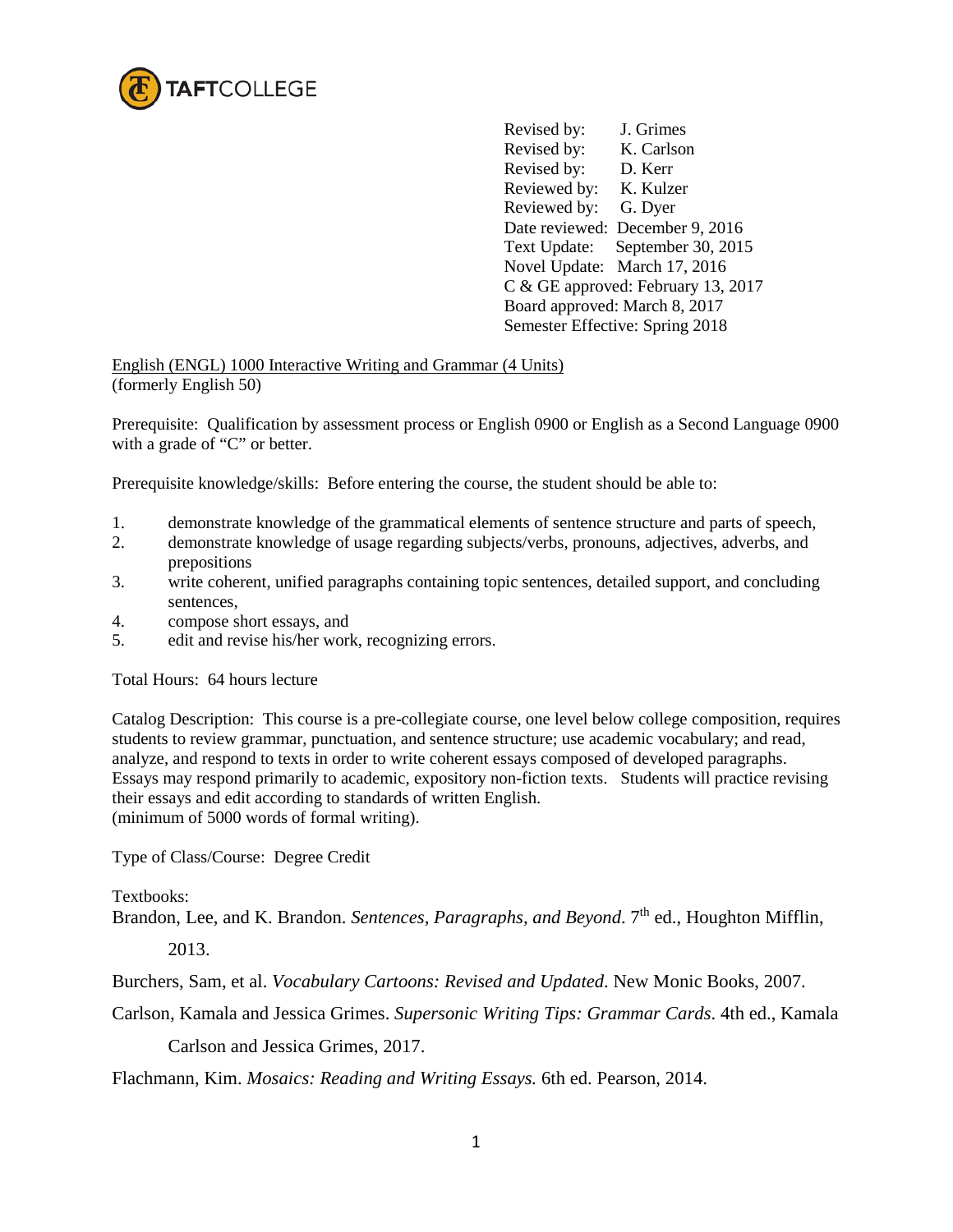

Hansberry, Lorraine. *A Raisin in the Sun.* Juchartz, Larry R., et al., editors *American Dreams*. Longman, 2009. Rosa, Alfred and Paul Eschholz. *Models for Writers: Short Essays for Composition.* 12th ed. Bedford, 2015.

Yarber, Mary Laine. *Reviewing Basic Grammar: A Guide to Writing Sentences and Paragraphs Plus MyWritingLab- Access Card Package.* 9th ed., Longman, 2012.

Yarber, Mary Laine, and Robert Yarber. *Reviewing Basic Grammar.* 9th ed., Pearson, 2013. *Merriam-Webster Dictionary.* Merriam-Webster, 2011.

Pearson. *My Writing Lab- Access Code. Pearson, 2016.* Electronic.

Additional Required Materials: a different novel per semester

Ehrenreich, Barbara. *Nickel and Dimed: On (Not) Getting By in America.* Holt

Paperbacks, 2001.

- Anderson, M.T. *The Astonishing Life of Octavian Nothing: Traitor to the Nation—Volume 1, The Pox Party.* Candlewick Press, 2006.
- Harris, Bob. *The International Bank of Bob: Connecting our Words One \$25 Kiva Loan at a Time.* Bloomsbury, 2014.

Nazario, Sonia. *Enrique's Journey.* Random, 2006.

- Steinbeck, John. *Of Mice and Men*. Penguin, 1965.
- Juchartz, Larry, et al. *American Dreams with My WritingLab.* Pearson Longman, 2015.

Fishman, Charles. *The Big Thirst: The Secret Life and Turbulent Future of Water.* Simon & Schuster. 2012.

Faculty may also include appropriate novels, short fiction, One Book, One Bakersfield, One Kern books, or online content to supplement readings.

Course Objectives:

By the end of the course, a successful student will be able to:

- 1. Demonstrate awareness of rhetorical situations: audience, purpose, and genre,
- 1. Develop strategies for generating ideas, drafting, and revising essays,
- 2. Conduct research,
- 3. Evaluate sources for their credibility,
- 4. Integrate the ideas of others through paraphrasing, summarizing, and quoting by utilizing appropriate MLA format and guidelines,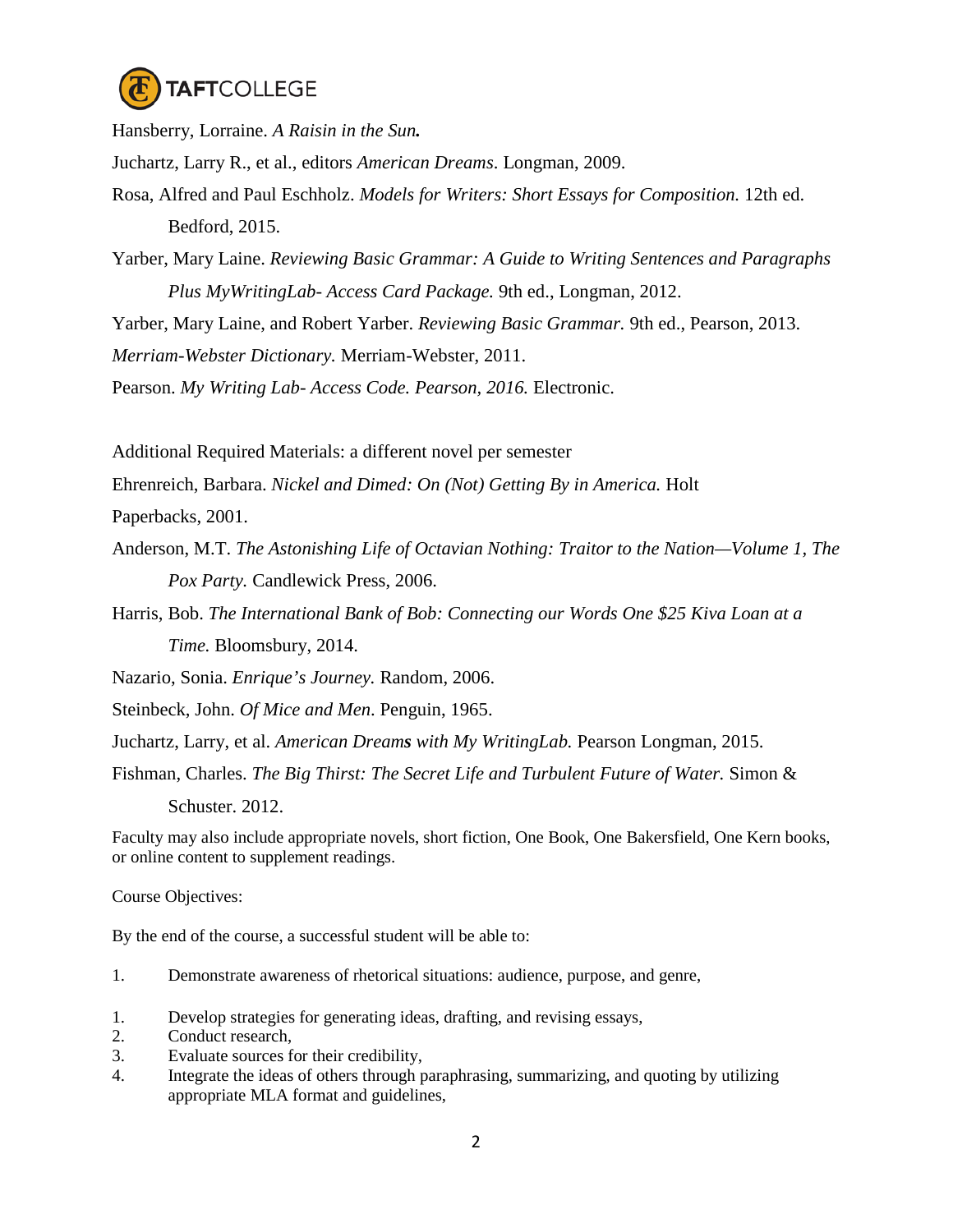

- 5. demonstrate concrete evidence of an increased vocabulary,
- 6. demonstrate the ability to interpret, and analyze, and evaluate a variety of primarily non-fiction texts for content and context, written passages of increasing difficulty
- 7. Write grammatically correct sentences that adhere to conventions of written English,
- 8. Compose a variety of essays that maintain a clear focus and logical organization, and
- 9. Proofread, edit, and revise essays.

Course Scope and Content:

- Unit I MLA Research
	- A. In-text citations
	- B. Plagiarism<br>C. Works Cite
	- Works Cited
	- D. Evaluating Sources

## Unit II Writing Sentences

- 
- A. Run-on/Comma Splice sentences<br>B. Sentence Types: Simple, Compou Sentence Types: Simple, Compound, Complex, and Compound-Complex
- C. Fragments
- D. Subjects and Verbs
- E. Subject and Verb Agreement<br>F. Pronoun-Antecedent/Pronoun
- Pronoun-Antecedent/Pronoun Reference
- G. Verb Tense, Forms, and Phrasal Verbs
- H. Semicolons, Commas, Colons, and Dashes
- I. Parallelism
- J. Capitalization
- K. Apostrophes
- L. Quotation Marks
- M. Word Choice
- Unit III Vocabulary
	- A. Definitions
	- B. Context Usage
	- C. SAT and AWL Vocabulary
	- D. Formal and Informal Diction
- Unit IV Essays
	- A. Thesis Statement
	- B. Parts of the Essay (Introduction, Body, and Conclusion)
	- C. Major and Minor Supporting Details Relevant to the Topic Sentence
- Unit V Rhetorical Modes
	- A. Comparison/Contrast
	- B. Cause/Effect
	- C. Argument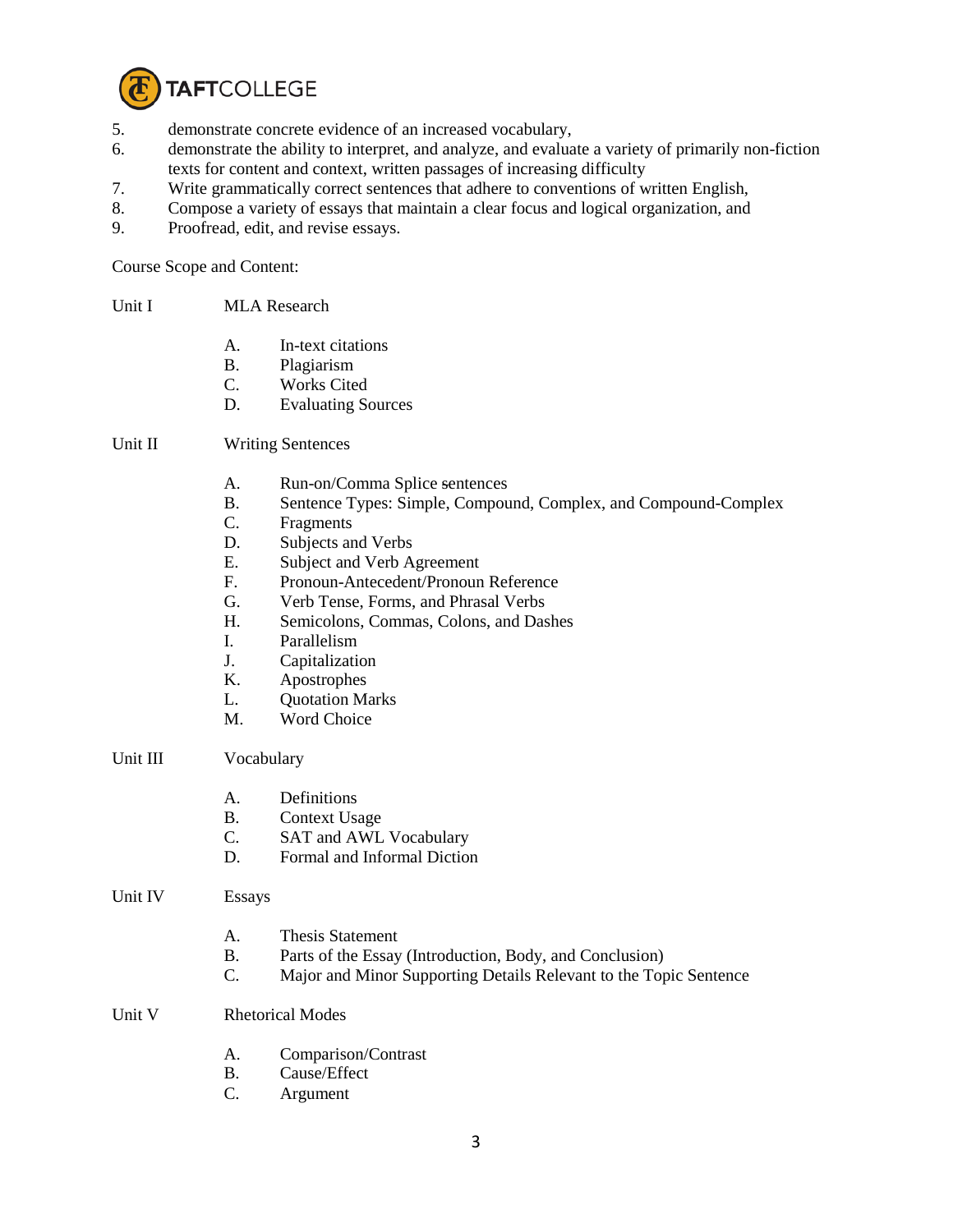

Learning Activities Required Outside of Class:

The students in this class will spend a minimum of 8 hours per week outside of the regular class time doing the following:

- 1. Studying
- 2. Answering questions<br>3. Skill practice
- Skill practice
- 4. Completing required reading
- 5. Written work
- 6. Journal writing

Methods of Instruction:

- 1. Lecture
- 2. Discussion of written material
- 3. In-class practice exercises in writing
- 4. In-class practice in grammar, and mechanics
- 5. Individual conferences
- 6. Revision of papers
- 7. Reading of expository prose and imaginative literature
- 8. Interpretation of written material<br>9. Analysis of written material
- 9. Analysis of written material
- 10. Evaluation of arguments and structure of written material

## Methods of Evaluation:

- 1. Writing assignments, including:
	- 1. essays
	- 2. written homework
	- 3. rhetorical précis
- 2. Skill demonstrations, including:
	- 1. word processing
	- 2. library and database usage
	- 3. online learning software
- 3. Other examinations, including:
	- 1. multiple choice items
	- 2. matching items<br>3. true/false items
	- true/false items
	- 4. completion items<br>5. editing and correct
	- editing and correcting
	- 6. short answer
	- 7. exams

Supplemental Data: